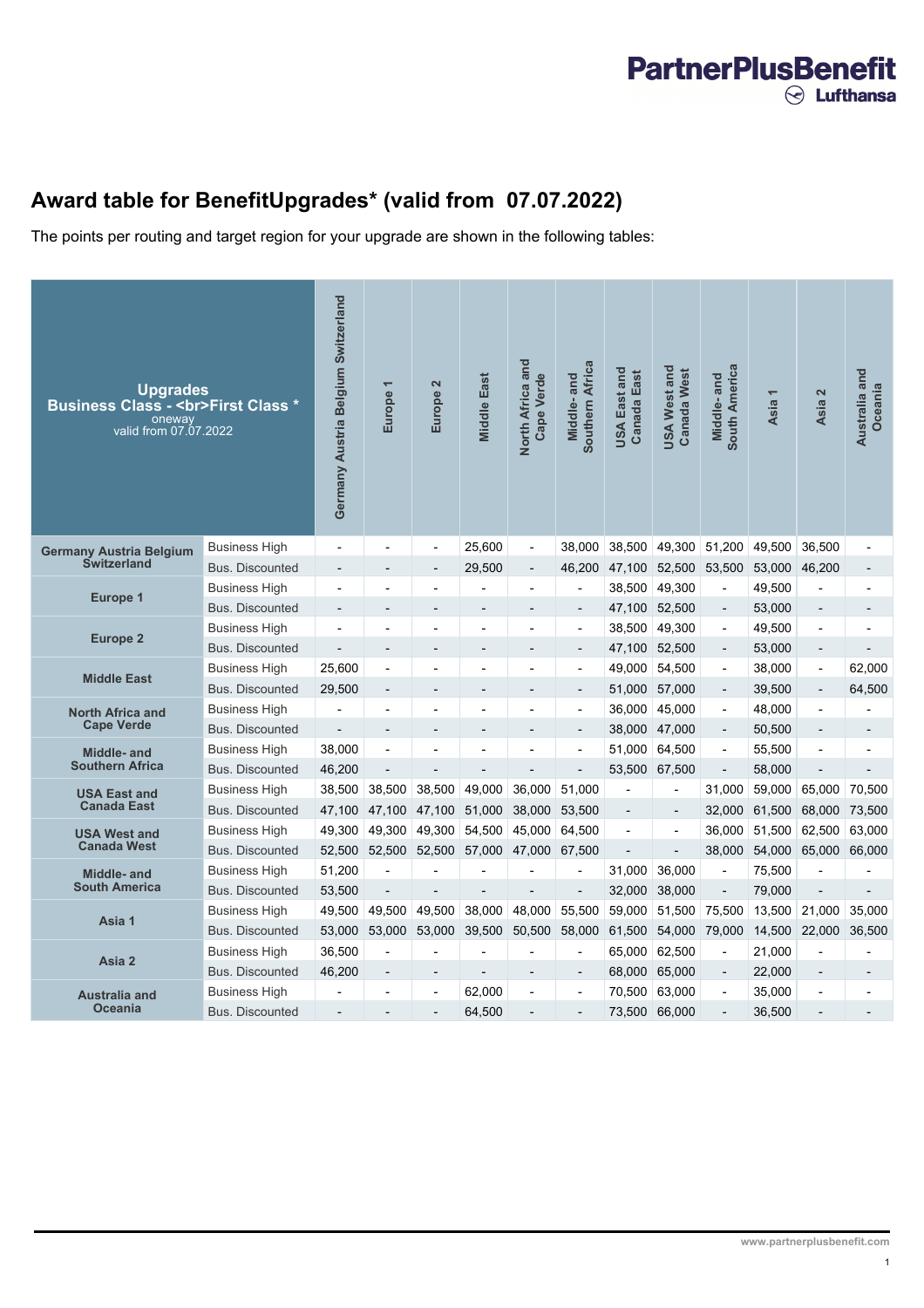## 

| <b>Upgrades</b><br><b>Economy Class - <br/>Business Class</b><br>oneway<br>valid from 07.07.2022 |                        | Germany Austria Belgium Switzerland | ↽<br>Europe          | 2<br>Europe    | <b>Middle East</b>                               | North Africa and<br><b>Cape Verde</b> | Southern Africa<br>and<br>Middle- | USA East and<br><b>Canada East</b> | USA West and<br><b>Canada West</b> | South America<br>Middle-and | $\overline{\phantom{0}}$<br>Asia                                                                                                                                                                                                                                                      | Asia 2                                                                                                                           | Australia and<br>Oceania |
|--------------------------------------------------------------------------------------------------|------------------------|-------------------------------------|----------------------|----------------|--------------------------------------------------|---------------------------------------|-----------------------------------|------------------------------------|------------------------------------|-----------------------------|---------------------------------------------------------------------------------------------------------------------------------------------------------------------------------------------------------------------------------------------------------------------------------------|----------------------------------------------------------------------------------------------------------------------------------|--------------------------|
|                                                                                                  | Economy Premium        |                                     |                      |                | 10,150                                           |                                       | 13,200                            | 12,500                             | 15,400                             | 17,600                      | 16,700                                                                                                                                                                                                                                                                                | 14,050                                                                                                                           |                          |
| <b>Germany Austria Belgium</b><br><b>Switzerland</b>                                             | Economy High           | 3,410                               | 8,190                | 11,500         | 12,950                                           | 10,000                                | 14,450                            | 14,450                             | 17,000                             | 17,830                      | 17,250                                                                                                                                                                                                                                                                                | 14,700                                                                                                                           |                          |
|                                                                                                  | <b>Economy Mid</b>     | 3,530                               | 8,530                | 12,110         | 13,630                                           | 10,400                                | 15,140                            | 15,140                             | 17,650                             | 18,670                      | 17,670                                                                                                                                                                                                                                                                                | 15,130                                                                                                                           |                          |
|                                                                                                  | Economy Premium        |                                     |                      |                |                                                  |                                       |                                   | 12,500                             | 15,400                             | $\overline{\phantom{a}}$    |                                                                                                                                                                                                                                                                                       | $\overline{a}$                                                                                                                   |                          |
| Europe 1                                                                                         | Economy High           | 8,190                               |                      |                |                                                  |                                       |                                   | 14,450                             | 17,000                             | $\overline{a}$              |                                                                                                                                                                                                                                                                                       | $\overline{a}$                                                                                                                   |                          |
|                                                                                                  | <b>Economy Mid</b>     | 8,530                               |                      |                |                                                  |                                       |                                   | 15,140                             | 17,650                             | $\blacksquare$              |                                                                                                                                                                                                                                                                                       | $\overline{a}$                                                                                                                   |                          |
| <b>Europe 2</b>                                                                                  | Economy Premium        |                                     |                      |                |                                                  |                                       |                                   | 12,500                             | 15,400                             | $\overline{\phantom{a}}$    |                                                                                                                                                                                                                                                                                       |                                                                                                                                  |                          |
|                                                                                                  | Economy High           | 11,500                              |                      |                |                                                  |                                       |                                   | 14,450                             | 17,000                             | $\overline{\phantom{0}}$    |                                                                                                                                                                                                                                                                                       |                                                                                                                                  |                          |
| <b>Middle East</b>                                                                               | <b>Economy Mid</b>     | 12,110                              |                      |                |                                                  |                                       |                                   | 15,140                             | 17,650                             | -                           |                                                                                                                                                                                                                                                                                       |                                                                                                                                  |                          |
|                                                                                                  | Economy Premium        | 10,150                              |                      |                |                                                  |                                       |                                   | 16,750                             | 18,800                             | $\overline{\phantom{a}}$    |                                                                                                                                                                                                                                                                                       | $\overline{a}$                                                                                                                   | 21,250                   |
|                                                                                                  | Economy High           | 12,950                              |                      |                |                                                  |                                       |                                   | 17,000                             | 19,050                             | $\overline{\phantom{0}}$    |                                                                                                                                                                                                                                                                                       | $\overline{a}$                                                                                                                   | 21,550                   |
|                                                                                                  | <b>Economy Mid</b>     | 13,630                              |                      |                |                                                  |                                       |                                   | 17,800                             | 19,950                             | ÷                           |                                                                                                                                                                                                                                                                                       | $\overline{a}$                                                                                                                   | 22,550                   |
| North Africa and                                                                                 | Economy Premium        |                                     |                      |                |                                                  |                                       |                                   | 12,400                             | 15,500                             | $\overline{\phantom{a}}$    |                                                                                                                                                                                                                                                                                       |                                                                                                                                  |                          |
| Cape Verde                                                                                       | Economy High           | 10,000                              |                      |                |                                                  |                                       |                                   | 12,600                             | 15,700                             | $\overline{\phantom{0}}$    |                                                                                                                                                                                                                                                                                       |                                                                                                                                  |                          |
|                                                                                                  | <b>Economy Mid</b>     | 10,400                              |                      |                |                                                  |                                       |                                   | 13,200                             | 16,400                             | -                           |                                                                                                                                                                                                                                                                                       |                                                                                                                                  |                          |
| Middle- and                                                                                      | Economy Premium 13,200 |                                     |                      |                |                                                  |                                       |                                   | 17,550                             | 22,150                             | $\overline{\phantom{a}}$    |                                                                                                                                                                                                                                                                                       |                                                                                                                                  |                          |
| <b>Southern Africa</b>                                                                           | Economy High           | 14,450                              |                      |                |                                                  |                                       |                                   | 17,800                             | 22,450                             |                             |                                                                                                                                                                                                                                                                                       |                                                                                                                                  |                          |
|                                                                                                  | <b>Economy Mid</b>     | 15,140                              |                      |                |                                                  |                                       |                                   | 18,650                             | 23,500                             | $\overline{a}$              |                                                                                                                                                                                                                                                                                       |                                                                                                                                  |                          |
| <b>USA East and</b>                                                                              | Economy Premium 12,500 |                                     | 12,500               | 12,500         | 16,750                                           | 12,400                                | 17,550                            | 7,850                              | 10,000                             | 10,600                      |                                                                                                                                                                                                                                                                                       |                                                                                                                                  | 24,250                   |
| <b>Canada East</b>                                                                               | Economy High           | 14,450                              | 14,450               | 14,450         | 17,000                                           | 12,600                                | 17,800                            | 8,190                              | 11,500                             | 10,750                      | 16,700<br>17,250<br>17,670<br>16,700<br>17,250<br>17,670<br>13,100<br>13,250<br>13,850<br>16,600<br>16,800<br>17,600<br>19,050<br>19,300<br>20,200<br>20,250<br>20,550<br>21,500<br>17,750<br>18,000 21,700 22,000<br>18,850<br>25,950<br>26,300<br>27,500<br>4,700<br>4,750<br>5,000 |                                                                                                                                  | 24,550                   |
|                                                                                                  | <b>Economy Mid</b>     | 15,140                              | 15,140               | 15,140         | 17,800                                           | 13,200                                | 18,650                            | 8,530                              | 12,110                             | 11,250                      |                                                                                                                                                                                                                                                                                       | 14,050<br>15,130<br>22,400<br>22,700<br>23,750<br>21,450<br>22,750 23,050<br>7,300<br>7,400<br>7,750<br>$\overline{\phantom{0}}$ | 25,700                   |
| <b>USA West and</b>                                                                              | Economy Premium 15,400 |                                     | 15,400               | 15,400         | 18,800                                           | 15,500 22,150                         |                                   | 10,000                             | 7,850                              | 12,400                      |                                                                                                                                                                                                                                                                                       |                                                                                                                                  | 21,750                   |
| <b>Canada West</b>                                                                               | Economy High           |                                     |                      |                | 17,000 17,000 17,000 19,050 15,700 22,450 11,500 |                                       |                                   |                                    | 8,190                              | 12,600                      |                                                                                                                                                                                                                                                                                       |                                                                                                                                  |                          |
|                                                                                                  | Economy Mid            |                                     | 17,650 17,650 17,650 |                | 19,950                                           |                                       | 16,400 23,500 12,110              |                                    | 8,530                              | 13,200                      |                                                                                                                                                                                                                                                                                       |                                                                                                                                  |                          |
| Middle- and                                                                                      | Economy Premium 17,600 |                                     |                      |                |                                                  |                                       |                                   | 10,600                             | 12,400                             | $\overline{\phantom{a}}$    |                                                                                                                                                                                                                                                                                       |                                                                                                                                  |                          |
| <b>South America</b>                                                                             | Economy High           | 17,830                              |                      |                |                                                  |                                       |                                   | 10,750                             | 12,600                             | $\overline{\phantom{0}}$    |                                                                                                                                                                                                                                                                                       |                                                                                                                                  |                          |
|                                                                                                  | Economy Mid            | 18,670                              |                      |                |                                                  |                                       |                                   | 11,250                             | 13,200                             | $\overline{\phantom{a}}$    |                                                                                                                                                                                                                                                                                       |                                                                                                                                  |                          |
|                                                                                                  | Economy Premium 16,700 |                                     | 16,700               | 16,700         | 13,100                                           | 16,600                                | 19,050                            | 20,250                             | 17,750                             | 25,950                      |                                                                                                                                                                                                                                                                                       |                                                                                                                                  | 11,950                   |
| Asia 1                                                                                           | Economy High           | 17,250                              | 17,250               | 17,250         | 13,250                                           | 16,800                                | 19,300                            | 20,550                             | 18,000                             | 26,300                      |                                                                                                                                                                                                                                                                                       |                                                                                                                                  | 12,100                   |
|                                                                                                  | <b>Economy Mid</b>     | 17,670                              | 17,670               | 17,670         | 13,850                                           |                                       | 17,600 20,200                     | 21,500                             | 18,850                             | 27,500                      |                                                                                                                                                                                                                                                                                       |                                                                                                                                  | 12,700                   |
|                                                                                                  | Economy Premium 14,050 |                                     |                      | 14,050         |                                                  |                                       |                                   | 22,400 21,450                      |                                    | $\overline{\phantom{a}}$    | 7,300                                                                                                                                                                                                                                                                                 |                                                                                                                                  |                          |
| Asia 2                                                                                           | Economy High           | 14,700                              |                      |                |                                                  |                                       |                                   | 22,700 21,700                      |                                    | $\overline{\phantom{0}}$    | 7,400                                                                                                                                                                                                                                                                                 |                                                                                                                                  |                          |
|                                                                                                  | <b>Economy Mid</b>     | 15,130                              |                      | 15,130         |                                                  |                                       |                                   | 23,750 22,750                      |                                    | ٠                           | 7,750                                                                                                                                                                                                                                                                                 |                                                                                                                                  |                          |
| Australia and                                                                                    | <b>Economy Premium</b> |                                     |                      | $\overline{a}$ | 21,250                                           |                                       |                                   |                                    | 24,250 21,750                      | $\overline{\phantom{a}}$    | 11,950                                                                                                                                                                                                                                                                                |                                                                                                                                  |                          |
| <b>Oceania</b>                                                                                   | <b>Economy High</b>    |                                     |                      |                | 21,550                                           |                                       |                                   | 24,550 22,000                      |                                    |                             | 12,100                                                                                                                                                                                                                                                                                |                                                                                                                                  |                          |
|                                                                                                  | <b>Economy Mid</b>     |                                     |                      |                | 22,550                                           |                                       |                                   | 25,700 23,050                      |                                    |                             | 12,700                                                                                                                                                                                                                                                                                |                                                                                                                                  |                          |